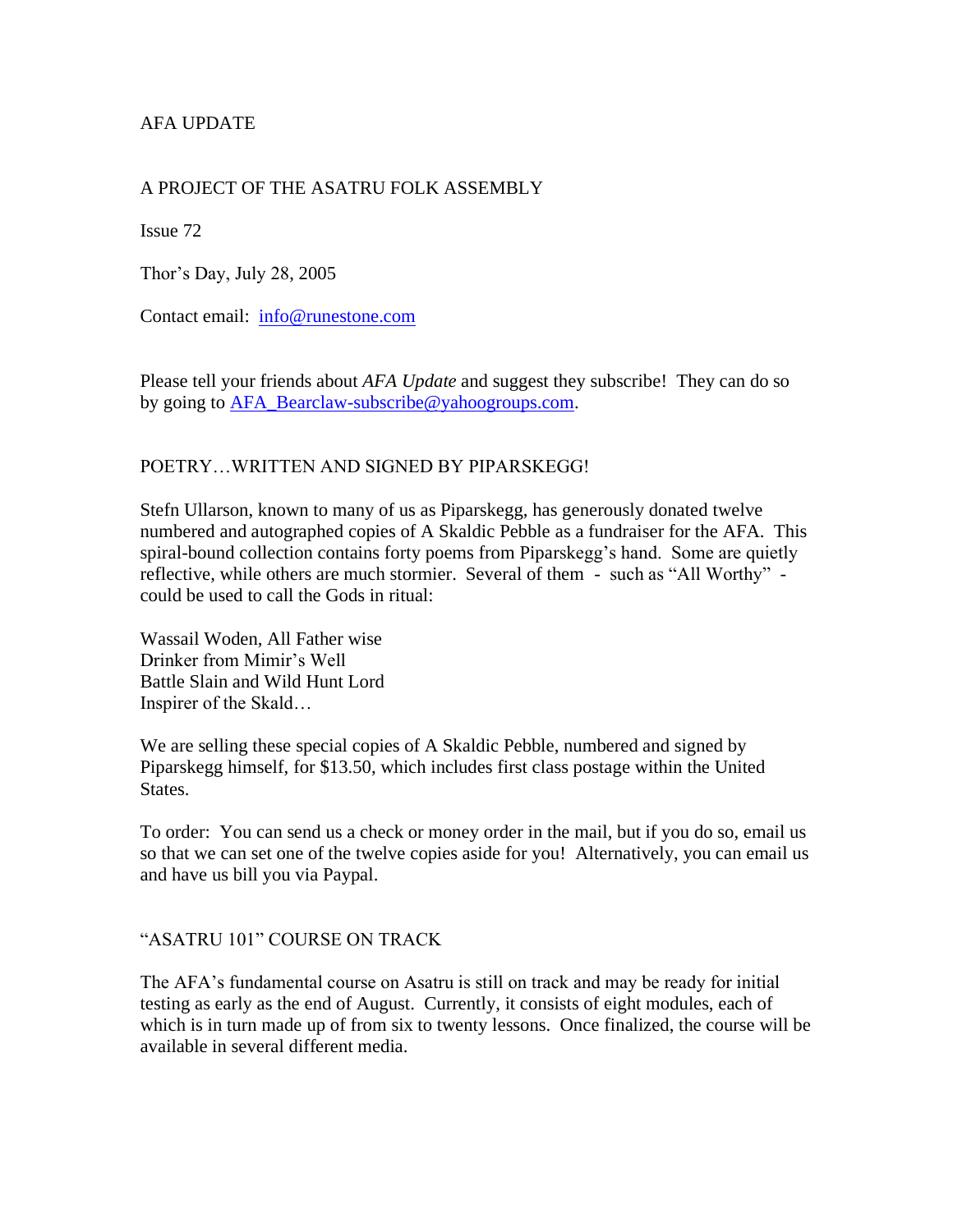The team working on this project - Ed Broneske, Chris Mumma, and Scott Buckley deserves a lot of appreciation and applause for the huge task they have undertaken!

# GENE STUDY SAYS BRITISH MOSTLY UNCHANGED SINCE THE ICE AGE

It's become popular to interject, in the course of any discussion on ancestry or heredity, that "We're all mixed-breed mutts anyway," with the implication that any talk of preserving the physical heritage of a group is pointless simply because there is nothing unique to preserve.

The next time you're at a party and someone uses that argument, you should politely point them to a copy of The Tribes of Britain, by archeologist David Miles. (First, of course, you should order it from [http://www.amazon.com/exec/obidos/tg/detail/-](http://www.amazon.com/exec/obidos/tg/detail/-/0297830864/qid=1122436614/sr=1-1/ref=sr_1_1/103-6948608-8449411?v=glance&s=books) [/0297830864/qid=1122436614/sr=1-1/ref=sr\\_1\\_1/103-6948608-](http://www.amazon.com/exec/obidos/tg/detail/-/0297830864/qid=1122436614/sr=1-1/ref=sr_1_1/103-6948608-8449411?v=glance&s=books)  $8449411$ ?v=glance&s=books.)

Dr. Miles argues that about eighty percent of the genetic characteristics of modern white Britons are derived from a few thousand Ice Age hunters who moved north with the melting glaciers. Despite waves of Romans, Saxons, and Vikings, these core traits remained unchanged.

Miles, who is a researcher at the Institute of Archeology at Oxford, England, cites new information from the analysis of blood groups, traces of oxygen in teeth, and DNA samples. You can find an excellent article about his work at [http://news.nationalgeographic.com/news/2005/07/0719\\_050719\\_britishgene.html.](http://news.nationalgeographic.com/news/2005/07/0719_050719_britishgene.html)

If humans bred in accordance with an exact mathematical formula, everyone on Earth would be a direct descendants of Charlemagne - and probably Genghis Khan, as well. But indiscriminate mixing has been the exception, not the rule, throughout our evolutionary history. Humans have generally chosen to mate within their own branch of the species. As a result, very few Chinese and virtually no Nigerians have Charlemagne in their direct line of descent. To say that the human race is universally mixed, and that our various populations have no distinctive genetic traits worth preserving, is just not true. (An interesting article explaining some of these points is [http://www.vdare.com/sailer/presentation.htm.](http://www.vdare.com/sailer/presentation.htm) )

Red hair is one example of a distinctive trait cited by Dr. Miles. This mutation, a gift from those Ice Age hunters, appeared about 8,000 or 10,000 years ago. There are more red-haired people in Scotland and Wales than in all the rest of the world. It is, Miles says, perhaps the most visible British genetic marker.

Real diversity means that our differences are good things, to be treasured. Not just hair color, or eye color, but all those other traits inherited from the ancestors - many of them subtle, but sensed nevertheless in our temperaments, out attitudes, our distinctive senses of humor and so much more.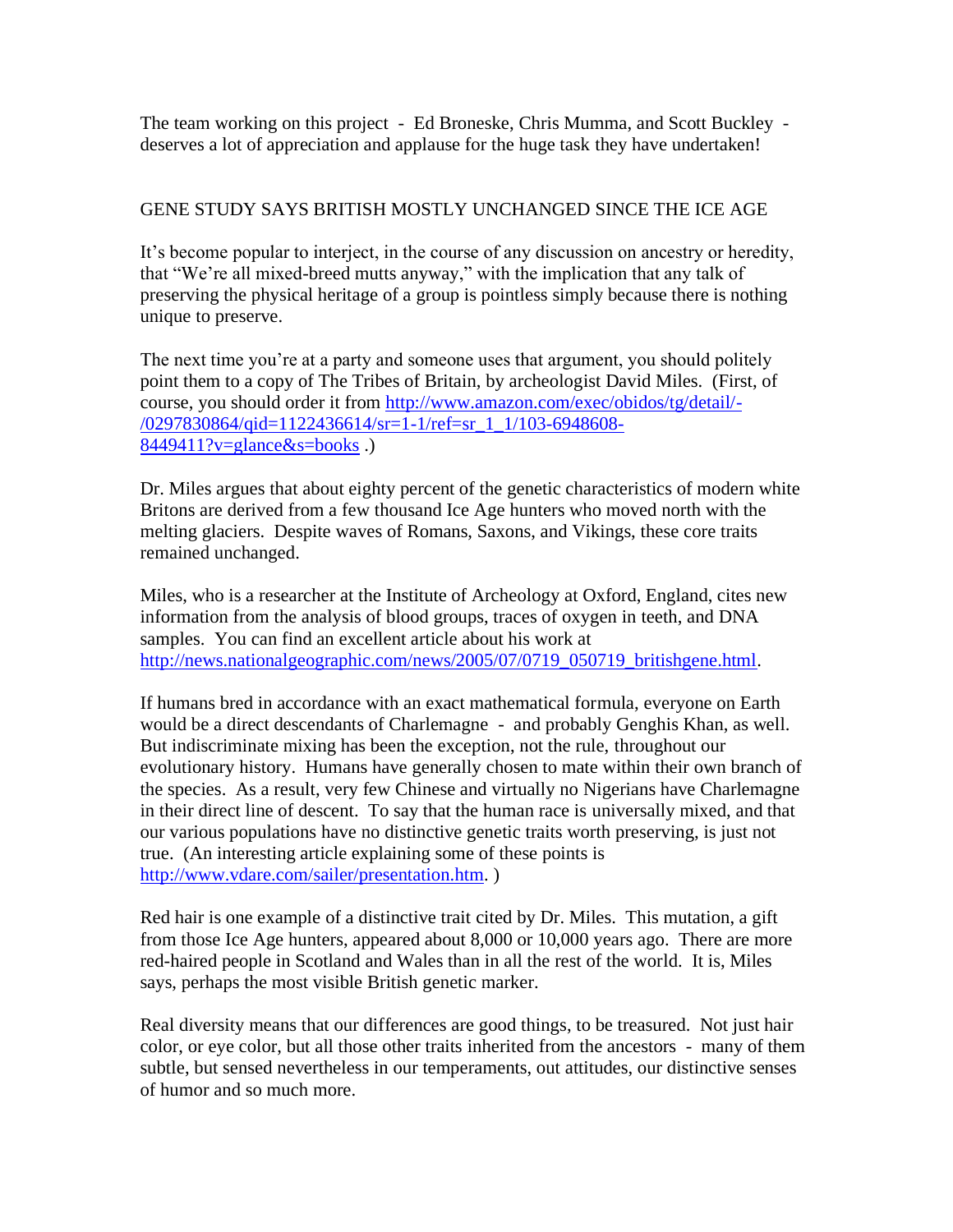## NORWAY'S WOLVES - A LIVING SYMBOL OF ASATRU!

There is a lot of discussion right now on the AFA member's list regarding a permanent logo for the AFA. What symbol most clearly says just who and what we are? Arguments are being made for hammers, ravens, various rune staves, and much more.

In a way, the few remaining wolves in Norway are a symbol…not of the Asatru Folk Assembly, but of Asatru itself. In our lore, they are intimately connected with Odin, father of the Gods. They are fierce, loyal, graceful, and wild. The wolves tread through the mist-clad forests much as the Gods themselves eternally wait, often unseen but always there, on the edge of our consciousness.

Help us save the extremely endangered Norwegian wolves! They've been hunted to the edge of extinction - and it will be a poorer world without them.

Take a look at our Yahoo group, [http://groups.yahoo.com/group/norwegian\\_wolf/.](http://groups.yahoo.com/group/norwegian_wolf/) Here you'll find updates on the wolf project as well as photos, various files, and other resources.

Please sign our petition at <http://www.thepetitionsite.com/takeaction/399085910>

...and drop a line to [Kimberley@troi.ws](mailto:Kimberley@troi.ws) to find out what else you can do to help.

#### …AND A WORD FOR THE POLAR BEARS

Polar bears aren't in quite the dire situation as Norwegian wolves, at least not in the short run. But in the longer scenario, the great white bears of the North are very much at risk. Warming in the northern polar regions is already impacting the amount of time they have to fatten and to breed, as both these functions are dependent on the ice. Some scientists project an ice-free North Pole within a few decades, and the end of the bears as a result.

What does this mean to us? Bears are associated with the North Pole through the two great northern constellations, Ursa Major and Ursa Minor. But more than this: The word "arctic" derives from arktos, a Indo-European word for bear. This etymology has echoes of the ancient Hyperborean bear cult. And what could be more appropriate for a white landscape than a white bear?

The ongoing melting of the polar ice is symbolically disastrous for all us Hyperboreans…bears and human folk alike.

Here are links to good information on the plight of the polar bears. Please read them and take the action you deem appropropriate.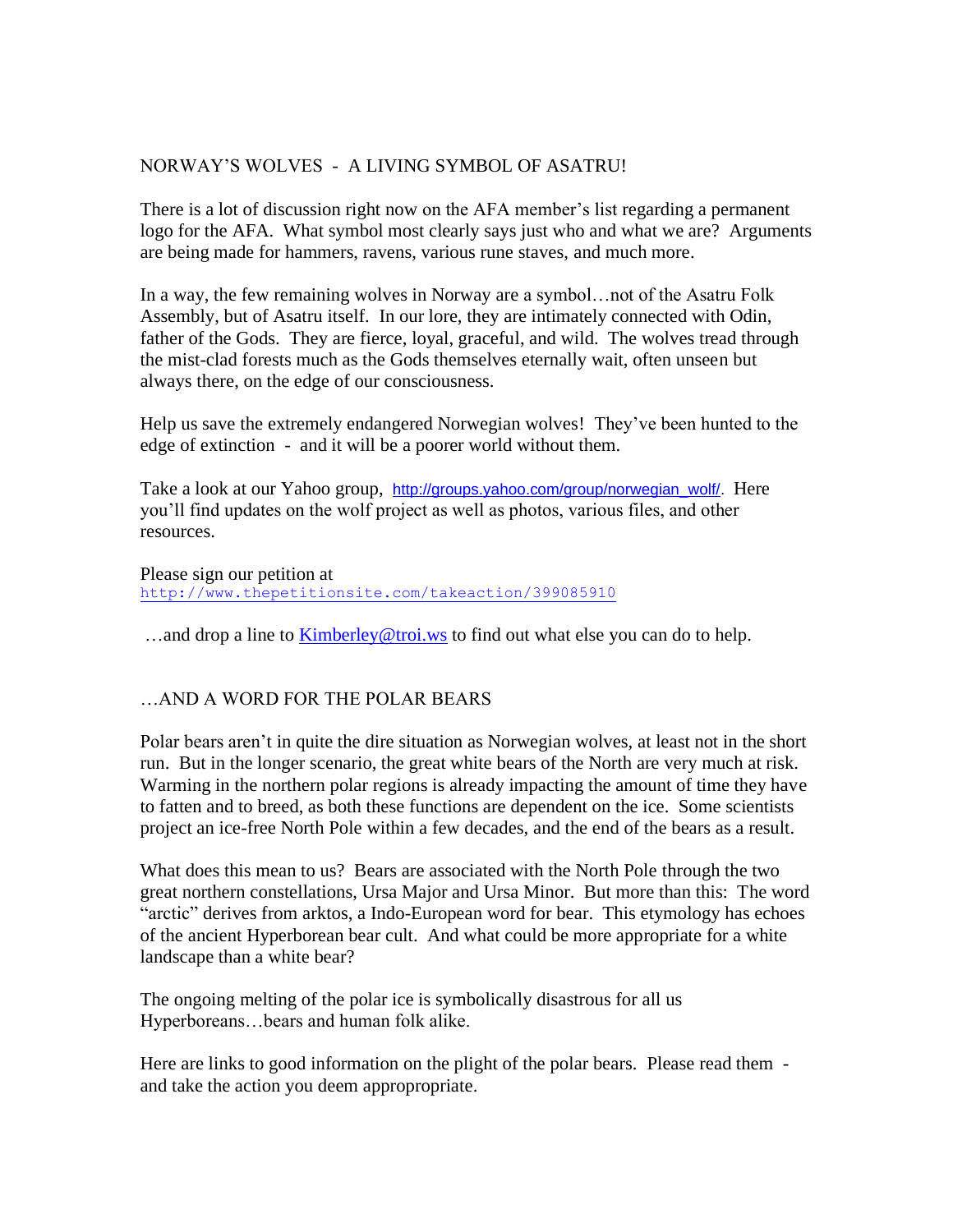<http://www.physorg.com/news4955.html>

<http://www.savearcticrefuge.org/sections/species/polar.html>

<http://www.worldwildlife.org/polarbears/index.cfm>

<http://www.defenders.org/wildlife/arctic/polarbears.pdf>

### LORE CLASSES

The AFA sponsors twice-monthly classes on Eddic lore in the Sacramento area. Anyone interested in attending can contact us at [afa@lanset.com.](mailto:afa@lanset.com)

#### AFA MEMBERSHIP

Do you believe in what the AFA stands for? Do you like what we're doing?

If so - we want you as an AFA member!

You can find relevant documents and an application on our web site at [http://www.runestone.org](http://www.runestone.org/) or you can contact us at [afa@lanset.com.](mailto:afa@lanset.com)

#### DONATIONS!

The Asatru Folk Assembly is a 501 c (3) religious organization, and donations to it are tax-deductible. Why give money to the government when you can use it to advance the program of the AFA?

#### ODIN LIVES!

The groundbreaking radio program Odin Lives! is broadcast every Thursday night at 8 PM Eastern Time on a frequency of 7.415 MHz. This broadcast is repeated the next Tuesday morning at 12:15 AM on the same frequency. You can learn more by going to their web site at [http://www.odinlives.org.](http://www.odinlives.org/)

#### IMPORTANT DATES

August 9 - Day of Remembrance for King Radbod. This Frisian king ejected Christian missionaries and upheld our ancestral faith in his land, against great pressure. Pour a